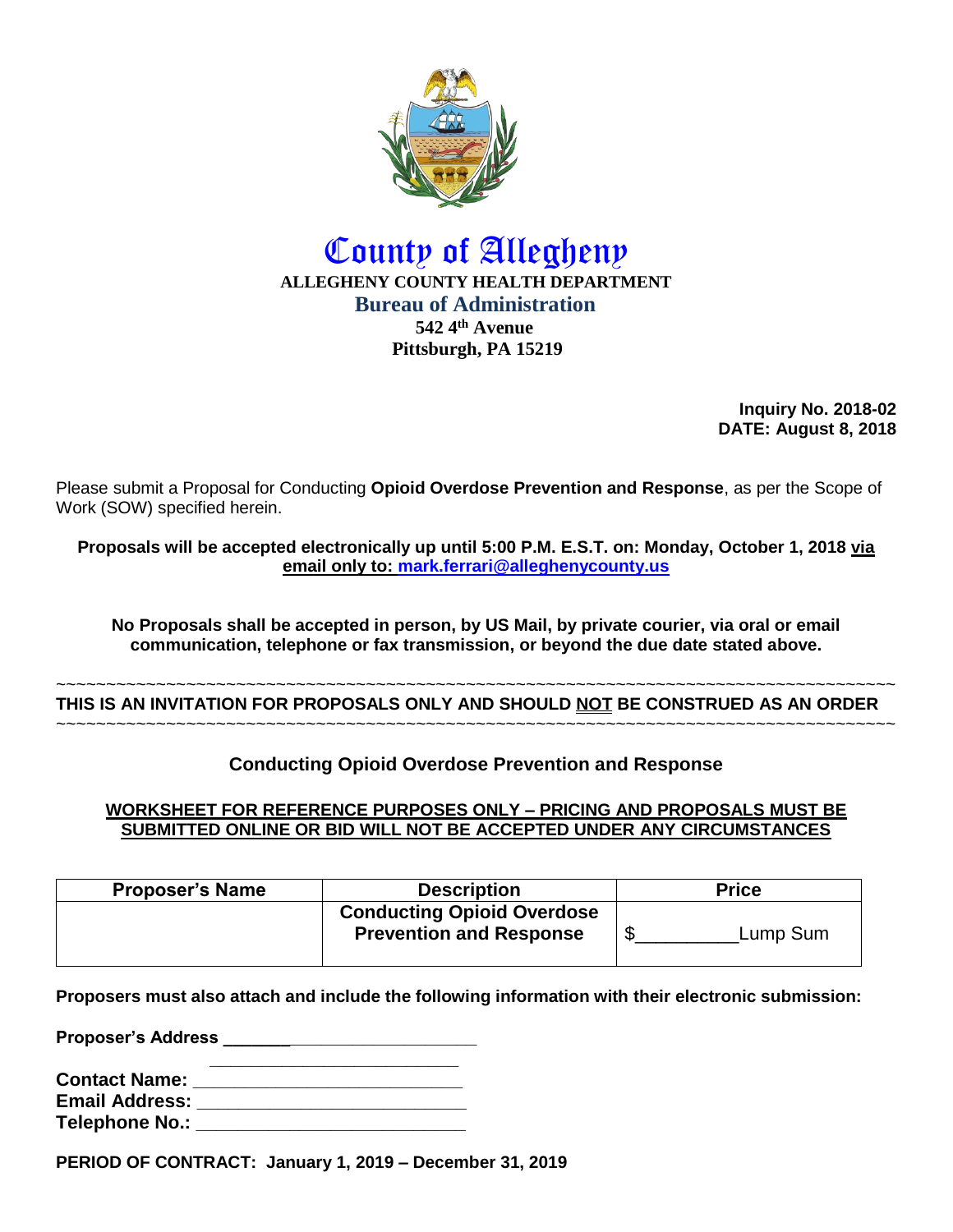## **Opioid Overdose Prevention and Response Mini-Grants Scope of work**

### **Opioid Overdose Prevention and Response Mini-Grant Program Overview and Criteria for Eligibility**

The Allegheny County Health Department (ACHD) is issuing this request for mini-grant proposals as part of its larger countywide overdose prevention and response efforts.



*ACHD Overdose Prevention and Response Framework, 2018*.

Funded by the Hillman Foundation and administered by ACHD, these mini-grants will provide seed dollars to organizations uniquely positioned to prevent and respond to opioid overdoses and support effective community responses.

All submissions should clearly answer at least one of the following questions:

- 1. How will the proposed work prevent people using opioids from dying?
- 2. How will the proposed work get people using opioids the help they need? This could include access to treatment, harm reduction, and/or pain management.
- 3. How will the proposed work support the well-being of communities, care providers, families and friends who are related to, live and work with people using drugs?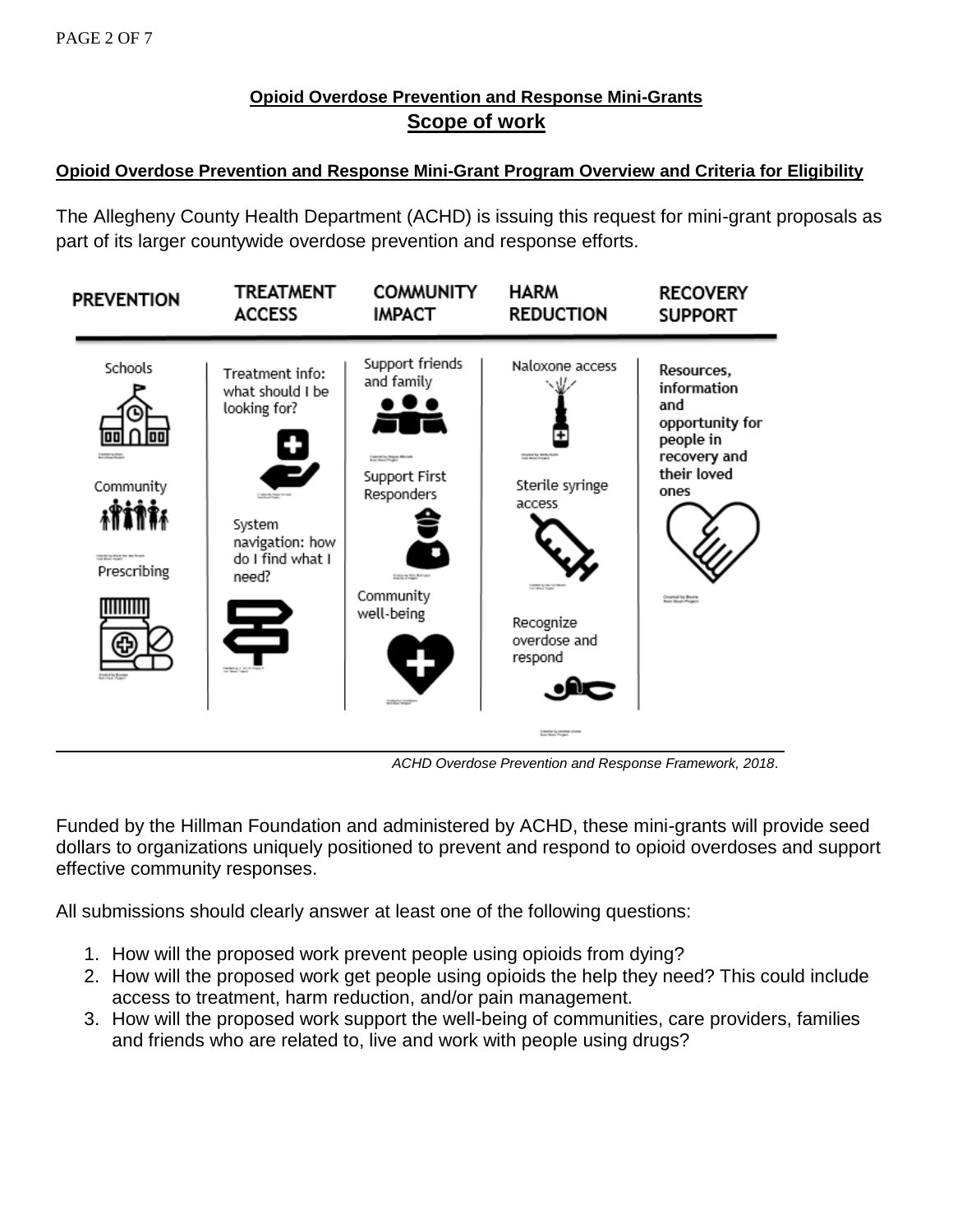#### PAGE 3 OF 7

#### **Required**

ACHD and the Mini-grant Technical Review Panel will accept proposals **not exceeding \$9500** which meet the following required criteria*:* 

- Target at-risk populations (i.e., individuals who inject substances or are otherwise at risk of overdose)
- Link proposed activities to recommendations from the joint DHS/ACHD report or its update<sup>1</sup>
- Propose activities in any CONNECT municipality [\(http://www.connect.pitt.edu/\)](http://www.connect.pitt.edu/) or any other municipality in Allegheny County within the top 25% of overdose rates of overdose. For more information, visit [www.alleghenyanalytics.us.](http://www.alleghenyanalytics.us/)
- Use evidence-based practices that exist as much as possible. Here are a few examples:
	- o <https://www.drugabuse.gov/publications/finder/t/95/Evidence-Based%20Practices>
	- o <https://jamanetwork.com/journals/jama/fullarticle/2654370>
	- o <https://www.ncbi.nlm.nih.gov/pmc/articles/PMC2916744/>
	- o <https://www.samhsa.gov/newsroom/press-announcements/201706201100>

All award recipients must:

- Agree to support Medication Assisted Treatment in any proposed activities relating to treatment modalities (including any public education)
- Receive training from ACHD partners on overdose prevention and response
- Demonstrate a commitment to health equity and stigma reduction
- Demonstrate the ability to work in Allegheny County.

#### **Priority Communities:**

#### **Additional points will be given to proposals with the following:**

• Plans to serve residents of the top 20 communities for fatal overdose in 2015-2017:

Penn Hills **McKeesport** West Mifflin Brookline, City of Pittsburgh Carrick, City of Pittsburgh Mckees Rocks Monroeville Beechview, City of Pittsburgh Brentwood Baldwin Borough **Wilkinsburg** Mount Washington, City of Pittsburgh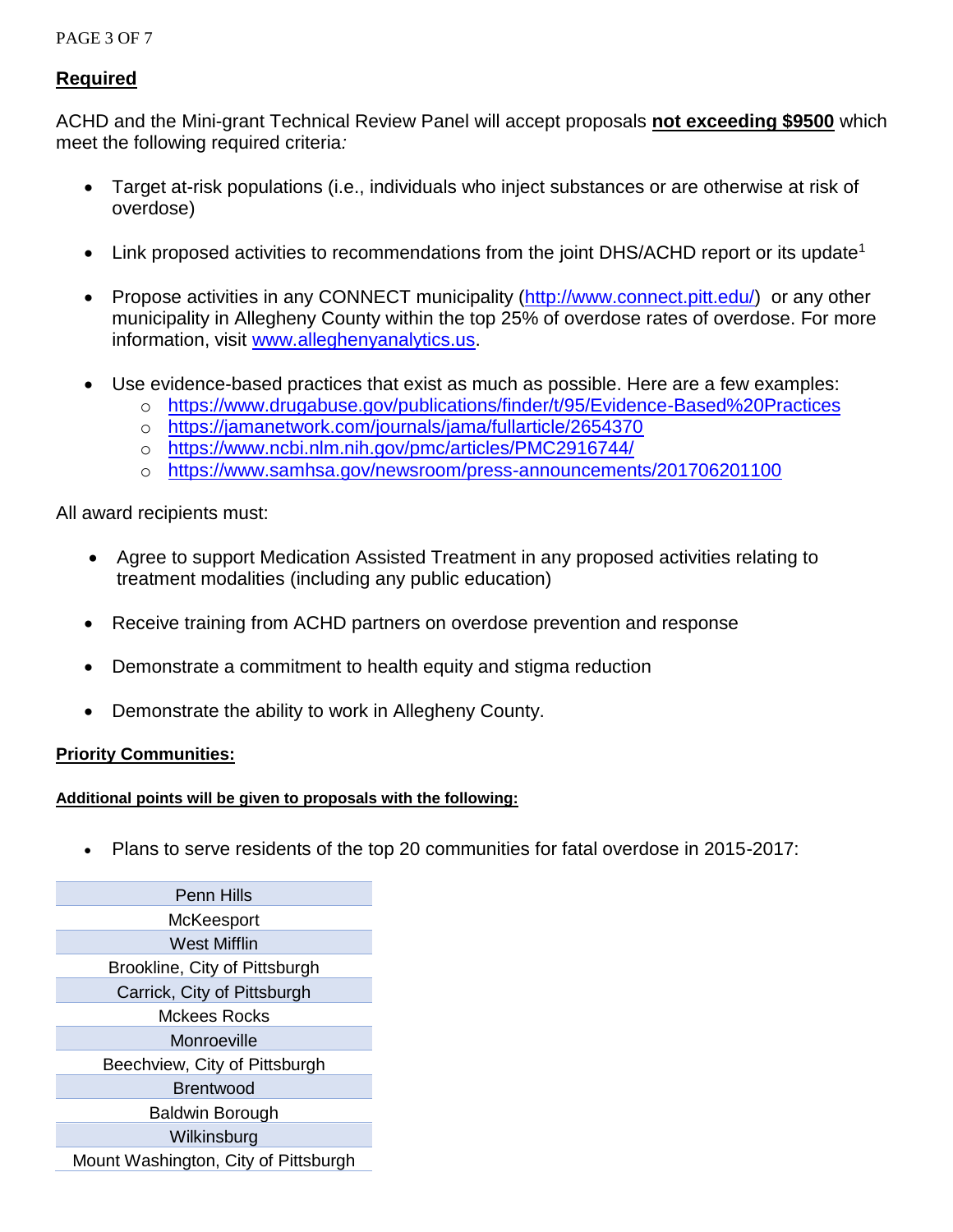PAGE 4 OF 7

| Ross                           |  |  |
|--------------------------------|--|--|
| Munhall                        |  |  |
| Bloomfield, City of Pittsburgh |  |  |
| <b>Shaler</b>                  |  |  |
| <b>Stowe</b>                   |  |  |
| <b>Bethel Park</b>             |  |  |
| Crafton                        |  |  |
| Millvale                       |  |  |

- Plans to serve communities with a median annual household income below Allegheny County's: **\$54,357**<sup>2</sup>
- Letter of support from local government
- Collaboration between multiple organizations/municipalities/groups
- Organizations that have implemented naloxone (Narcan) training and have made naloxone (Narcan) available to all public-facing employees

#### **Award Details:**

Proposals submitted shall be for no more than \$9,500. Multiple Proposals may be awarded. \$50,000 is available to support funded activities in this first round of funding. A second phase of funding will be awarded either based on another round of RFQ's or an extension to existing Contracts.

The maximum funding period for a Proposal is one year. ACHD staff may propose a reduction in Scope of Work depending on other proposals received. Technical assistance will be offered – details forthcoming.

## **Proposals will be accepted no later than 5:00 P.M. E.S.T. on Monday, October 1, 2018 via email only: [mark.ferrari@alleghenycounty.us.](mailto:mark.ferrari@alleghenycounty.us)**

#### **Deliverables:**

Awardees will participate in at least one project kickoff and training session, and a midpoint check-in with other awardees.

Awardees are expected to complete a final report describing activities performed, the number of people engaged, and any outcomes that can be documented. This report should also include any changes to the original plan and obstacles or challenges encountered during the process. Multi-media reports are welcome, and creativity is encouraged.

#### **Timeline:**

Oct. 1, 2018: Deadline to submit proposals Oct 1, 2018 – Oct 15, 2018: ACHD review process Week of Oct 15: Grants announced Oct 15, 2018– Dec 1, 2018: Contracts prepared and signed between ACHD and Awardees. Paperwork and documents prepared and signed (including any scope adjustment) Dec 2018 (date TBD) project kickoff and training Jan. 1, 2019: Mini-grant funded work begins Dec 31, 2019: Work completed Dec 31, 2019: Final report due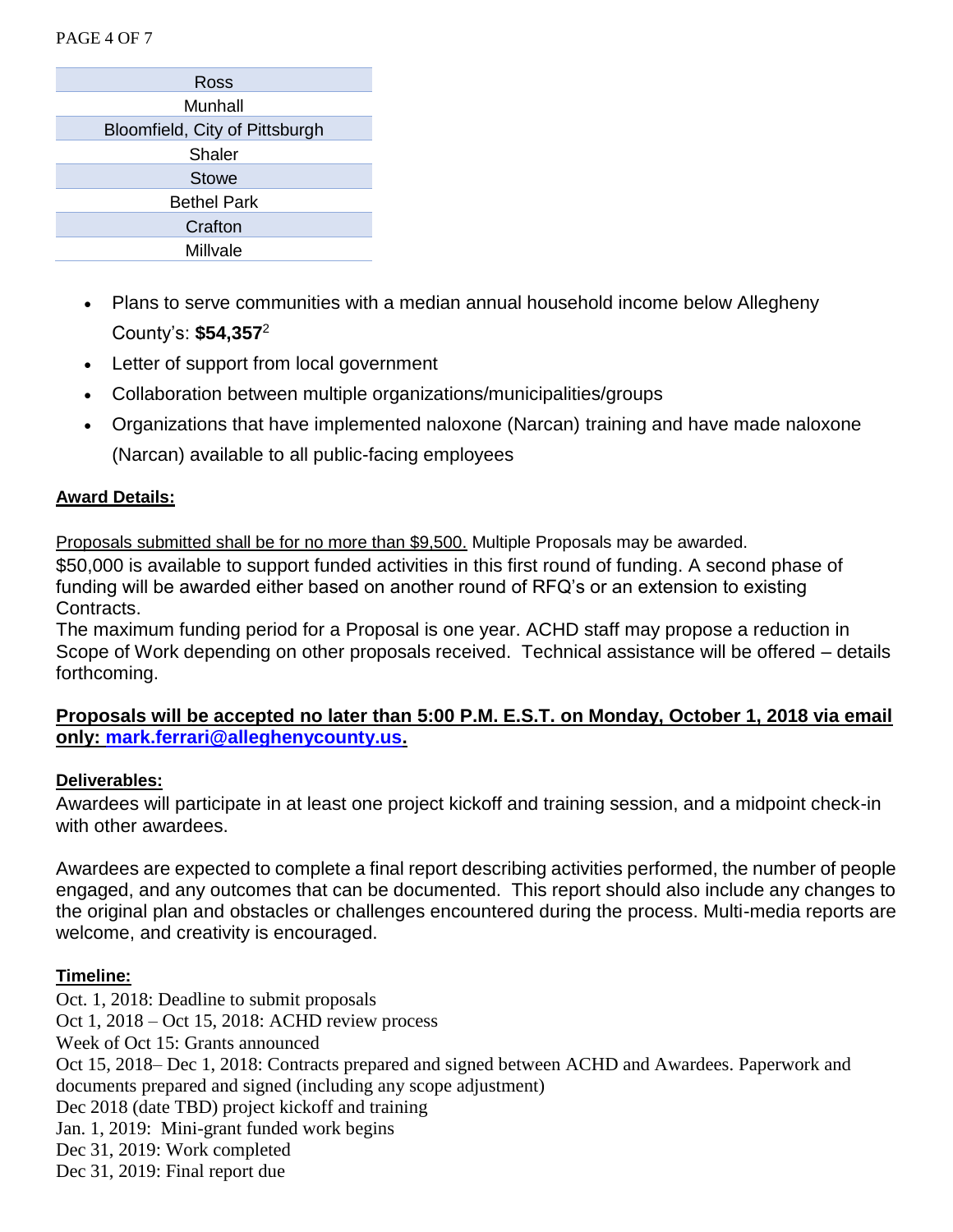## **Proposal Components (5 pages max. typed double spaced)**

- 1. Organization description and background. Describe your organization's goals and how this project relates to it. Include any experience doing outreach, including but not limited to substance use specifically.
- 2. Description of activities. Explain planned activities and describe how you plan to engage people at risk of overdose and other community stakeholders. Is there evidence to support the effectiveness of proposed activities?
- 3. Critical questions: (Respond to whichever question(s) your proposal addresses)
	- a. How will the proposed work prevent people using opioids from dying?
	- b. How will the proposed work get people using opioids the help they need? This could include access to treatment, harm reduction, and/or pain management.
	- c. How will the proposed work support the well-being of communities, care providers, families and friends who are related to, live and work with people using drugs?
- 4. Location of activities. Where will your work take place geographically and in what kinds of environments (i.e., churches, grocery stores, door-to-door, individuals' homes)?
- 5. Expected impact. What are the goals of the project? How will you know if you are successful?
- 6. Project timeline. Assuming you are able to invoice for 50% of mini-grant funds up front and the other 50% upon completion of half the work proposed, can you do the work you're proposing within a year?
- 7. Budget. Organizations may Propose up to a maximum of \$9,500. Provide a budget detailing expenditure that will be funded by the requested grant. Detail expenditures for each separate activity included in the project. If this project is co-financed by the organization or a third party, briefly explain if the funds are already available or need to be collected.

## **Evaluation Criteria:**

Proposals will be reviewed and scored by a committee consisting of staff from the Allegheny County Health and Human Services Departments and key personnel from partner organizations. Organizations involved in the Proposal Evaluation may not submit proposals, although they may end up being a partner in proposed activities if funded.

Proposals will be evaluated based on the following criteria and weights:

| <b>Criteria</b> |                                                  | <b>Weights</b> |
|-----------------|--------------------------------------------------|----------------|
| 1               | Clarity and organization of the<br>proposal      | 10             |
| 2               | Proposal uses evidence-based<br>practices        | 25             |
| 3               | Demonstrates knowledge of at<br>risk populations |                |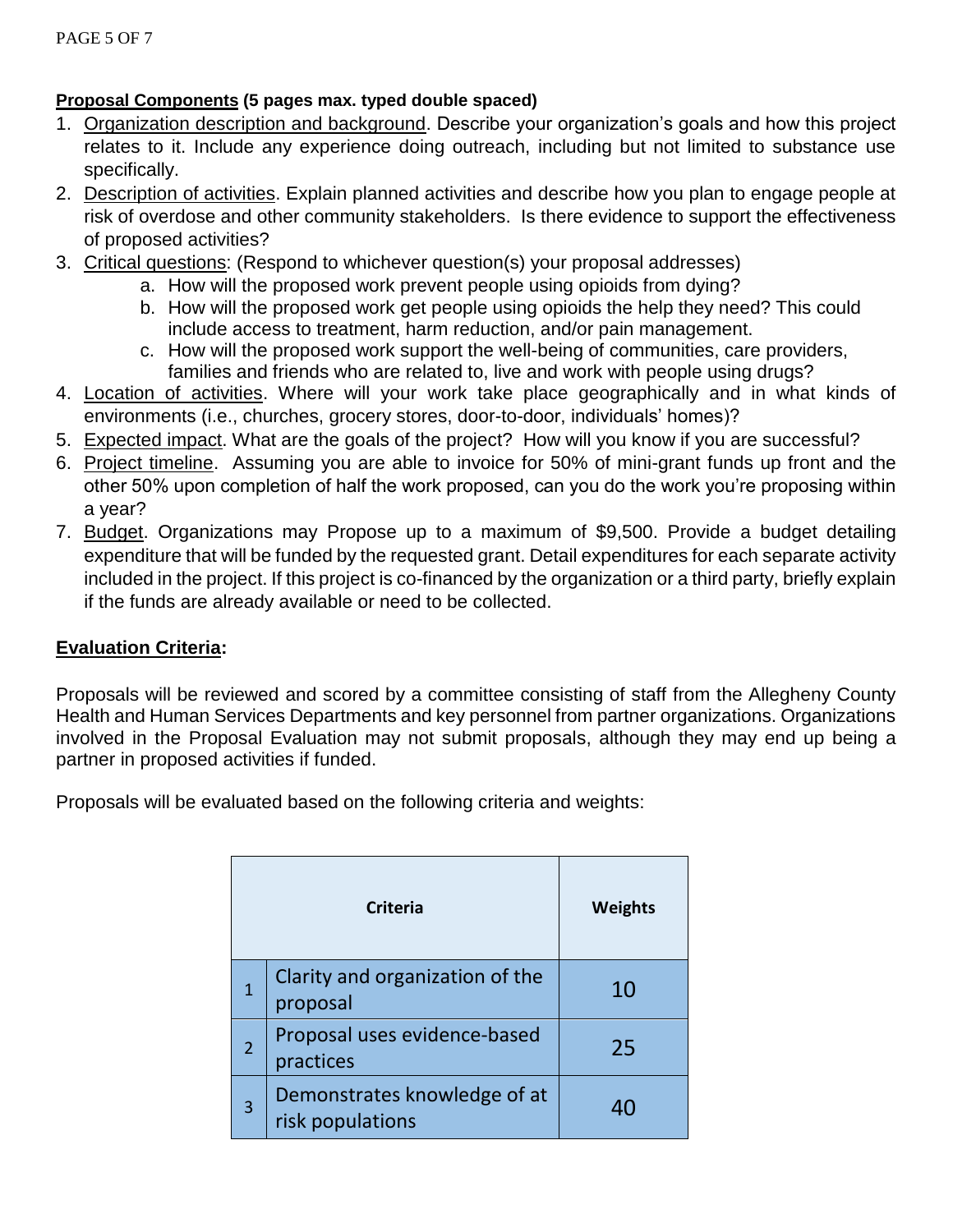#### PAGE 6 OF 7

| 5              | Demonstrates ability to<br>meaningfully engage<br>individuals at risk of overdose,<br>their loved ones, and<br>community members<br>impacted by overdose                | 60  |
|----------------|-------------------------------------------------------------------------------------------------------------------------------------------------------------------------|-----|
| 6              | Proposed activities target at<br>least one community with<br>annual household income<br>below County median                                                             | 10  |
| $\overline{7}$ | Targets at least 1 of top 20<br>communities for fatal<br>overdose 2015-2017                                                                                             | 20  |
| 8              | Proposal includes letter of<br>support from local<br>government                                                                                                         | 5   |
| 9              | Proposal brings together<br>multiple organizations                                                                                                                      | 10  |
| 10             | Proposing organization is<br>already making naloxone<br>available and training staff and<br>other stakeholders in naloxone<br>administration and overdose<br>prevention | 10  |
| 11             | Budgets appears realistic given<br>proposed activities                                                                                                                  | 10  |
|                | <b>Total</b>                                                                                                                                                            | 200 |

## **Payment Terms:**

Full payment will be paid to Vendor, upon full execution of their Agreement.

Questions regarding the Proposal process can be addressed to:

*Commercial Questions regarding the Proposal:* Mark Ferrari, ACHD Manager of Procurement; [mark.ferrari@alleghenycounty.us](mailto:mark.ferrari@alleghenycounty.us)

*Technical Questions regarding the Scope of Work:* Abby Wilson, ACHD Deputy Director of Public Policy and Community Relations; [abby.wilson@alleghenycounty.us](mailto:abby.wilson@alleghenycounty.us)

### **Terms and Conditions:**